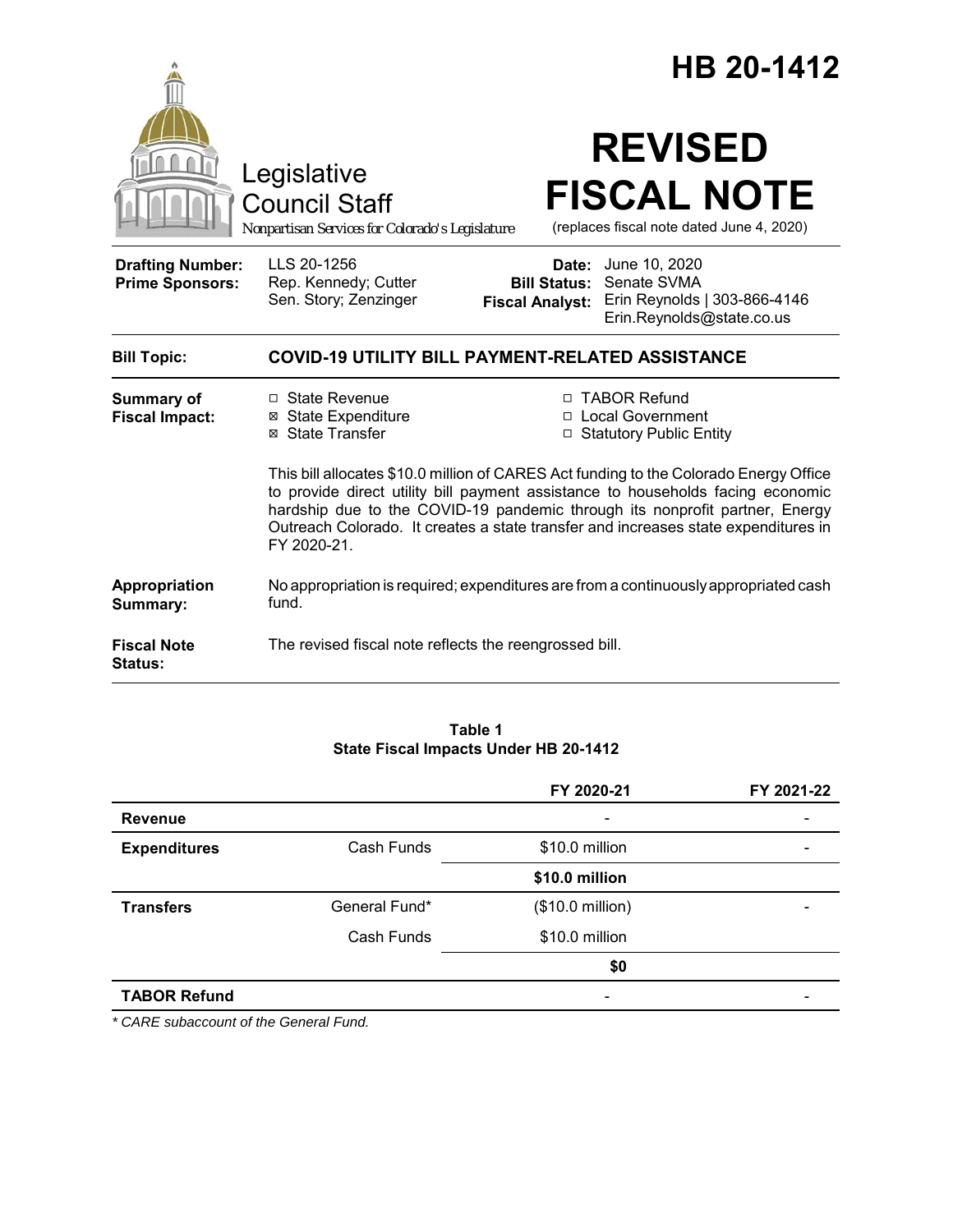June 10, 2020

# **Summary of Legislation**

This bill allocates \$10.0 million in federal CARES Act funding to the Colorado Energy Office (CEO) to provide direct utility bill payment assistance to households facing economic hardship due to the COVID-19 pandemic through its nonprofit partner, Energy Outreach Colorado. Funding must be spent on or before December 29, 2020, and Energy Outreach Colorado is prohibited from using any of this funding for administrative purposes. On or before December 29, 2020, Energy Outreach Colorado must return any unexpended funds to the Colorado Energy Office, which will transmit the funds to the State Treasurer for credit to the Coronavirus Relief Account in the Energy Outreach Colorado Low-Income Energy Assistance Fund. The CEO is required to report on how direct utility bill payments were made in its annual reporting to the General Assembly and Office of the State Auditor.

## **Background**

In Colorado, direct bill assistance is overseen by two agencies: the Department of Human Services (DHS) and the Colorado Energy Office (CEO).

The DHS oversees the Low-income EnergyAssistance Program (LEAP) which operates during the heating season in accordance with the federal Low Income Home Energy Assistance Program funded by the U.S. Department of Health and Human Services. LEAP applications are accepted from November through April. County offices and Goodwill deliver the direct service.

The CEO passes through funding to the Colorado-based nonprofit Energy Outreach Colorado, which provides direct bill payment assistance to low-income households when DHS is not accepting LEAP applications. These funds are expended in households outside of the heating season.

#### **State Transfer**

In FY 2020-21, the bill transfers \$10.0 million from the CARE subaccount of the General Fund to the Coronavirus Relief Account in the Energy Outreach Colorado Low-income Energy Assistance Fund.

#### **State Expenditures**

The bill increases state expenditures in the Colorado Energy Office by \$10.0 million in FY 2020-21 only. This spending is from the continuously appropriated Energy Outreach Colorado Low-income Energy Assistance Fund. Workload will also increase to complete the reporting required under the bill.

## **Effective Date**

The bill takes effect upon signature of the Governor, or upon becoming law without his signature.